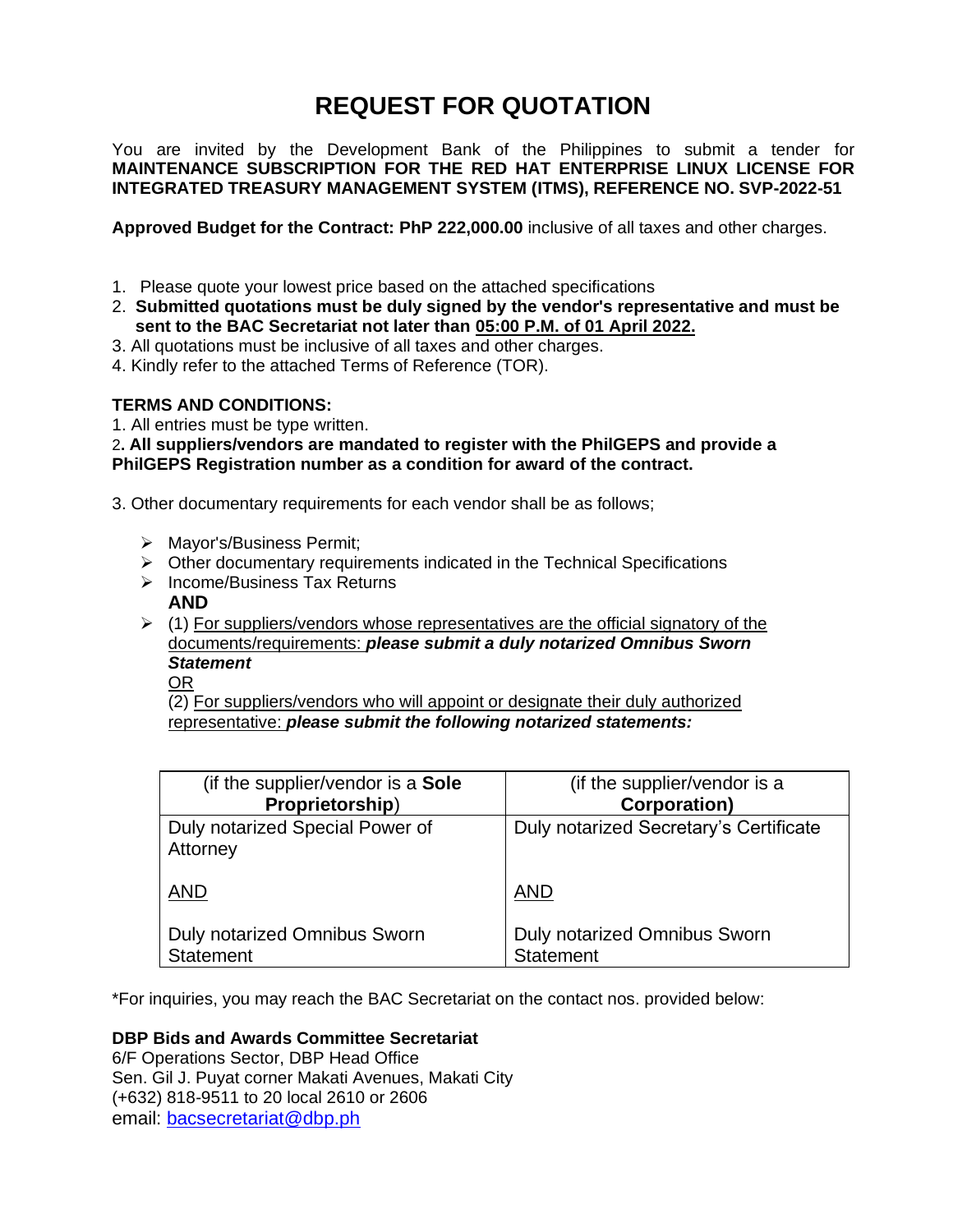## Maintenance Subscription for the Red Hat Enterprise Linux for **Integrated Treasury Management System (ITMS)**

## **TECHNICAL SPECIFICATION**

## **I. BACKGROUND**

Red Hat Enterprise Linux is the operating system used by the Bank's ITMS. It is a Linuxbased operating system from Red Hat designed for business. ITMS is a straight-through Treasury processing system that documents transactions done by traders, process and record by the back office in the Bank's financial books. It also provides risk management tools in capturing, measuring and mitigating risks.

## **IL PERIOD COVERAGE**

The maintenance subscription covering the period for one (1) year from May 29, 2022 to May 28, 2023.

## **III. VENDOR REQUIREMENTS**

- 1. Vendor must submit the following BAC documentary requirements in compliance to 2016 Revised Implementing Rules and Regulations (IRR) of Republic Act (RA) 9184 on Government Procurement Law as follows:
	- > Valid and Current PhilGEPS Registration Certificate
	- > Updated Business or Mayor's Permit
	- > Updated Business or Income Tax Return (ITR)
	- > Notarized Omnibus Sworn Statement
- 2. Copy of the Certificate that the vendor is a Red Hat authorized partner of Red Hat products and services issued by the principal.
- 3. Vendor should issue the Maintenance Certificate for the duration of the period coverage as provided under Section 2.
- 4. Vendor must open/maintain a Savings Deposit Account with DBP where payments shall be credited within fifteen (15) calendar days from issuance of Notice of Award (NOA).

## IV. MAINTENANCE SUBSCRIPTION INCLUSIONS

- 1-year support for any inquiries or problems concerning the software
- Notification on software updates and assistance on the installation ۰
- Availability:
	- Mondays to Fridays
	- 8 X 5 technical support: Response time of 4 hours and resolution time within 24 hrs.

## VI. APPROVED BUDGET OF THE CONTRACT

The Approved Budget for the Contract (ABC) is P222,000.00.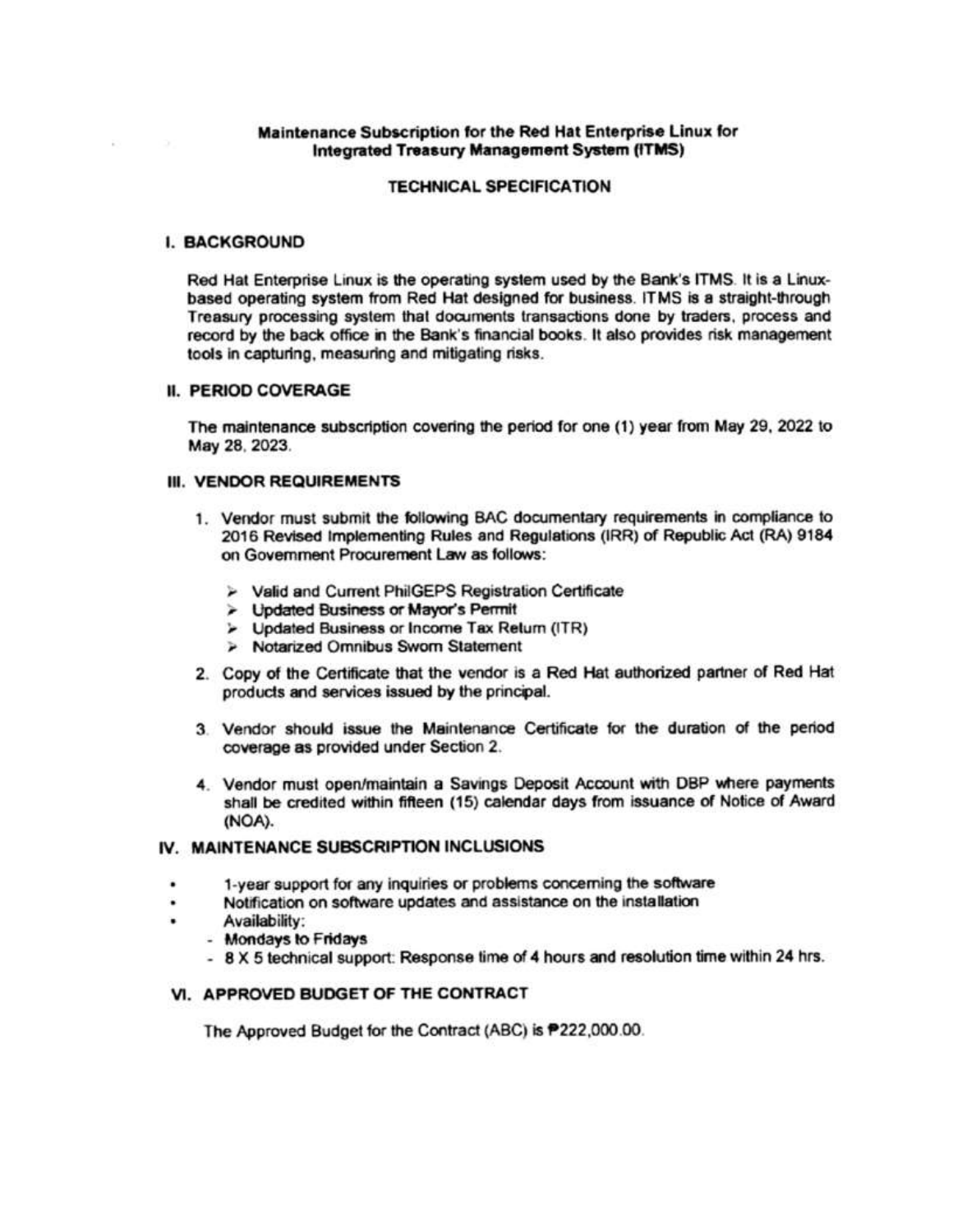#### **VII. PAYMENT**

DBP shall pay the corresponding price to the Vendor via credit to its deposit account within Fifteen (15) calendar days from receipt of the Vendor's Sales Invoice and submission of the documentary requirements as enumerated under this Technical Specifications, if any, subject to the usual government audit/accounting/procurement policies, provided the Vendor has generated a positive performance assessment to be conducted by DBP in accordance with established metrics.

#### **VIII. PERFORMANCE SECURITY**

The Vendor is required to submit a Performance Security in any of the following Forms and Percentages:

| Forms of Performance Security                                                                                                                                                                                                                  | Minimum Percentage<br>(%) of Contract Price |
|------------------------------------------------------------------------------------------------------------------------------------------------------------------------------------------------------------------------------------------------|---------------------------------------------|
| Cash, Cashier's / Manager's Check issued by a<br>Universal or Commercial Bank                                                                                                                                                                  |                                             |
| Bank Draft / Guarantee or Irrevocable Letter of Credit<br>(LC) issued by a Universal or Commercial Bank;<br>provided, however that it shall be confirmed or<br>authenticated by a Universal or Commercial Bank, if<br>issued by a Foreign Bank | Five Percent (5%)                           |
| Surety Bond callable upon demand issued by a<br>Surety or Insurance Company together with<br>Certificate issued by Insurance Commission certifying<br>the Surety or Insurance Company is authorized to<br>issue such Surety Bond               | Thirty Percent (30%)                        |

The Performance Security shall be effective one (1) year from May 29, 2022 to May 28, 2023 and will only be released after the lapse of the contract period. In the event of any extension of the term of this Agreement, the Performance Security shall be renew or extend subject to the contract price and term.

## IX. NON-DISCLOSURE CONDITION

The vendor shall strictly adhere to the confidentiality agreement with the Bank. Information about DBP and its operation in this document is considered proprietary and confidential and must be treated as such by the recipients of this Technical Specifications. In the same manner, the responses to the Technical Specification which shall be specified as confidential shall not be disclosed to any third party.

- 1. Each party agrees to hold and maintain confidential all materials and information which shall come into its possession or knowledge in connection with the project or its performance, and not to make use hereof other than for the purpose of this project.
- 2. After completion of the project, all materials, data, proprietary information and other related documents provided to the winning vendor and which are hereby deemed owned by DBP shall be returned to DBP.